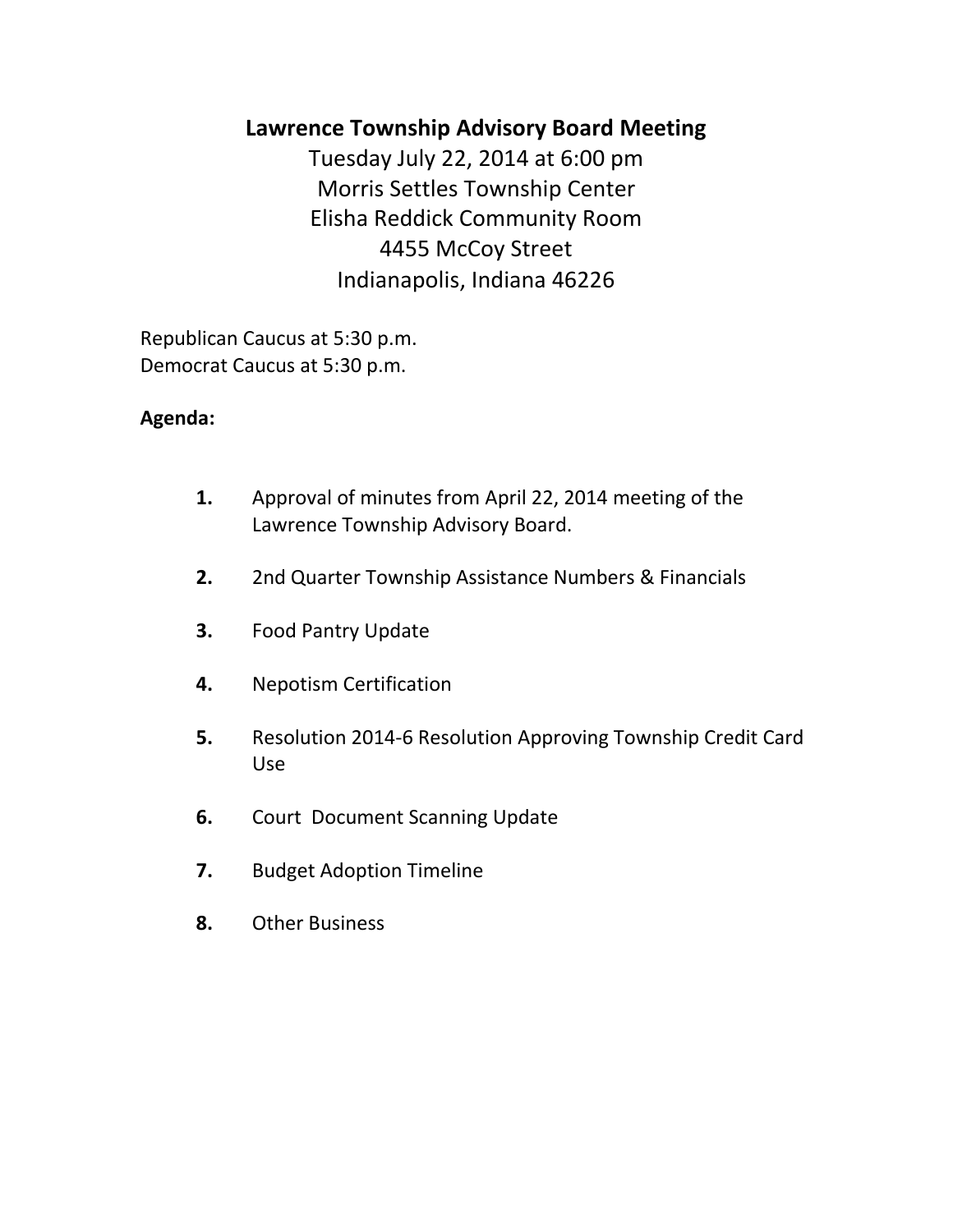## **LAWRENCE TOWNSHIP ADVISORY BOARD MEETING MINUTES 4455 McCoy Street Indianapolis, IN 46226**

| Meeting Date:                            | Tuesday, July 22, 2014                                                                  |
|------------------------------------------|-----------------------------------------------------------------------------------------|
| Time Called to Order:<br>Time Adjourned: | 6:00 P.M.<br>$7:15$ P.M.                                                                |
| <b>MEMBERS PRESENT:</b>                  | Mike Healy, Emmajean Hines, Fred Freeman, Jesse Dotson, Dino Battalis,<br>Mary Harrison |
| TRUSTEE:                                 | <b>Russell Brown</b>                                                                    |

OTHER ELECTED OFFICIALS PRESENT: Judge Clark Rehme

Meeting Called to Order:

Ms. Hines called the Lawrence Township Board meeting to order on Tuesday, July 22, 2014, at 6:00 P.M. She stated that there was a quorum present and asked Judge Clark Rehme to lead the Pledge of Allegiance.

Agenda:

**1. Approval of minutes from April 22, 2014 meeting of the Lawrence Township Advisory Board.** Mr. Batalis made a motion to approve the minutes from the April 22, 2014 meeting of the Lawrence Township Advisory Board. Mr. Freeman seconded. Motion agreed to 6-0.

## **2. 2nd Quarter Township Assistance Numbers & Financials**

Trustee Brown said that number of requests for assistance were down slightly, but expenditures per recipient were similar. The financials are in line with expectation. He didn't see anything out of line with township general or township general in regards to year-to-date spending.

## **3. Food Pantry Update**

Trustee Brown gave an update on the construction of the pantry. There has been a delay in the delivery of the walk-in freezer and cooler. Aside from the delay all other construction items will be completed by the end of July. An Open house will take place on August 28<sup>th</sup>. Hope to have media coverage and some check presentations. The Trustee distributed an anticipated arrangement between the Lawrence Township Trustee's Office and the Lawrence Township Hunger Coalition. This agreement will be brought back to the board for approval. The agreement will be for three years and is similar to arrangements with other food pantries. The salary for the coordinator position will be handled by the Township in its entirety for the first year.

The Trustee introduced Molly Mattocks, the pantry coordinator who discussed volunteer recruitment efforts and how it was going. There has been a good response for volunteers through the sign up page on the website. Trustee Brown said that Molly would be the contact for questions about the pantry, volunteering and donations.

Ms. Hines asked what zip codes would be served. Trustee Brown said it would be the Township boundaries and not zip codes. But individuals would be served once if they were not in the township.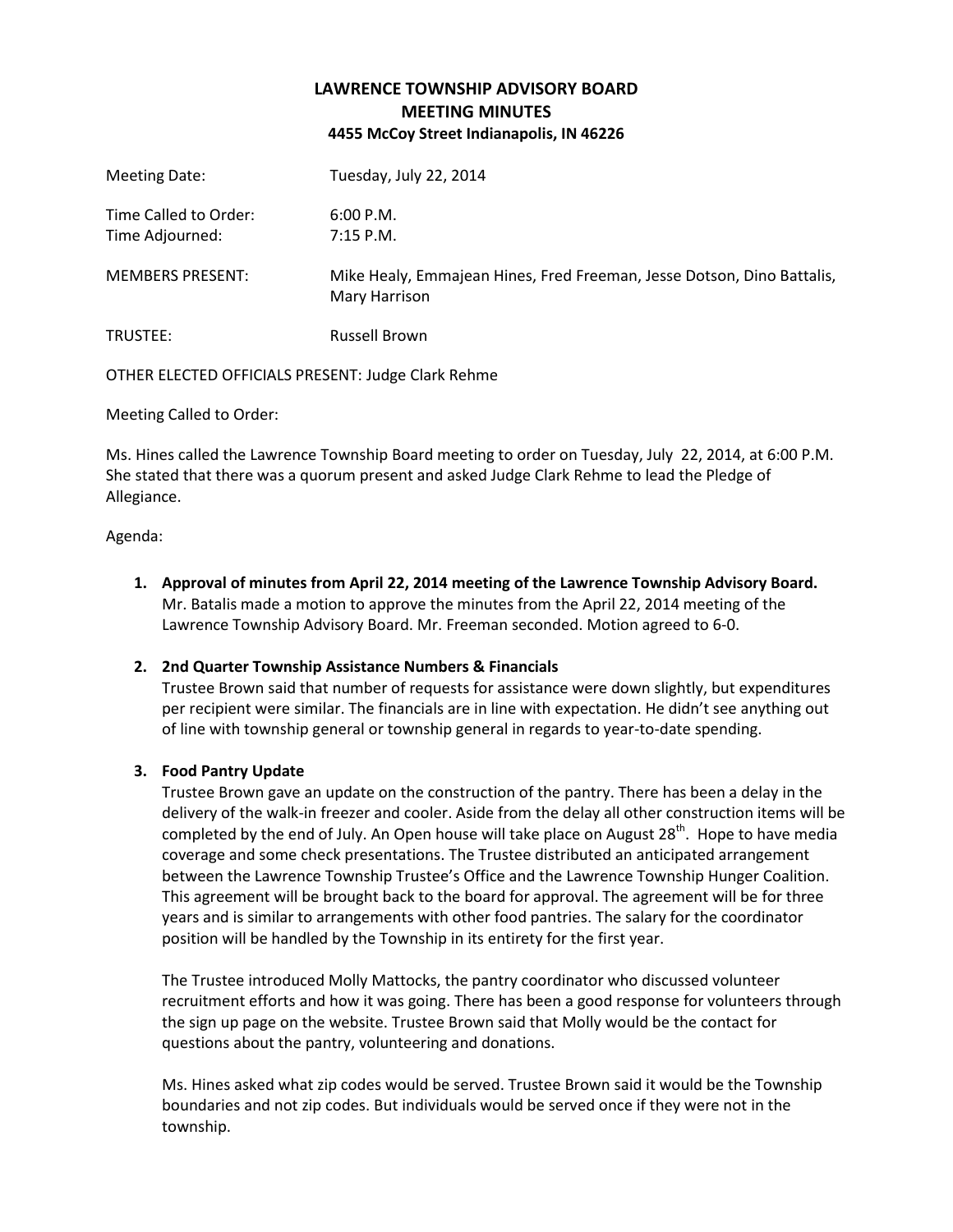#### **4. Nepotism Certification**

Trustee Brown said that State Board of Accounts has been in the office for the past month auditing and brought to the attention that each member of the board has to certify the nepotism policy on a yearly basis. Each member signed the policies.

#### **5. Resolution 2014-6 Resolution Approving Township Credit Card Use**

Trustee Brown said another item that had been brought to the office's attention by State Board of Accounts was a policy for an Office Depot credit card use policy. Mr. Freeman made a motion to approve the resolution. Mr. Dotson seconded. The resolution was

adopted 6-0.

#### **6. Court Document Scanning Update**

Judge Rehme turned the floor over to Mr. Rexroth from CD-Com to discuss the scanning or court documents. He said that almost 1 million pages have been scanned thus far. The project has been underway for 18 months. He also brought copies of all the invoices thus far. Mr. Freeman asked about the storage cost per month. Mr. Rexroth said that the strategy was changing and the project was much bigger than predicted. Mr. Healy said that there have been discussion amongst the board about whether or not what has been budgeted is enough to do what still needs to be done. Mr. Rexroth said that the files were bigger than they were told and was projected with the budget from two years ago. Mr. Rexroth said that they haven't started shredding yet. When the project first started it was thought that some files would be 5 pages long and there are some that are hundreds of pages long. Mr. Freeman asked why there were multiple copies of the same document in some of the files. Mr. Freeman said why when he asked the judge last year about the need for more money for the budget or at least a cushion because either you'll go over budget or some things will not be done. Mr. Rexroth said it is not their job to decide what gets scanned and what doesn't. Just finished scanning to the end of the 1990s and they don't intend on going any further back than that. What they have been asked to do is change. Mr. Batalis said the township is \$60,000 over what was originally budgeted. Mr. Rexroth said that based on the request that the staff said it was moving too fast and that the paper files still need to be used. So for 12 months the staff will still be working with the paper files. Mr. Batalis asked how the number could be so far off. Mr. Healy asked if we can expect significant decreases going forward. Mr. Dotson asked about the storage costs. Trustee Brown said Mr. Rexroth did not decide to move all the files from the basement and that the Trustee's Office said to the Court that it needed to move the files after a flood in the basement caused a significant insurance claim. Mr. Brown said that the next Trustee and the next Judge need to know what the ongoing costs are going forward for 2016. He said he didn't think that this was the type of contact that he signed. Trustee Brown said it would be helpful to have a better idea of what the costs are. Mr. Batalis said that the board agreed to what was presented and what is currently happening is not what was agreed to. Trustee Brown said he would recommend not signing a similar contract without a better idea of ongoing costs. He said the board needs real numbers and for the first time he feels like he has some actual numbers to work from. Judge Rehme said that thing might be changing next year due to the venue rules and he can't guarantee things won't change.

#### **7. Budget Adoption Timeline**

The public hearing for the 2015 Budget will be on Tuesday, September 23 $^{\text{rd}}$ . The budget adoption meeting will be held on October  $21<sup>st</sup>$ 

#### **8. Other Business**

State Board of Accounts does their annual meeting and it's on Sept. 24<sup>th</sup>